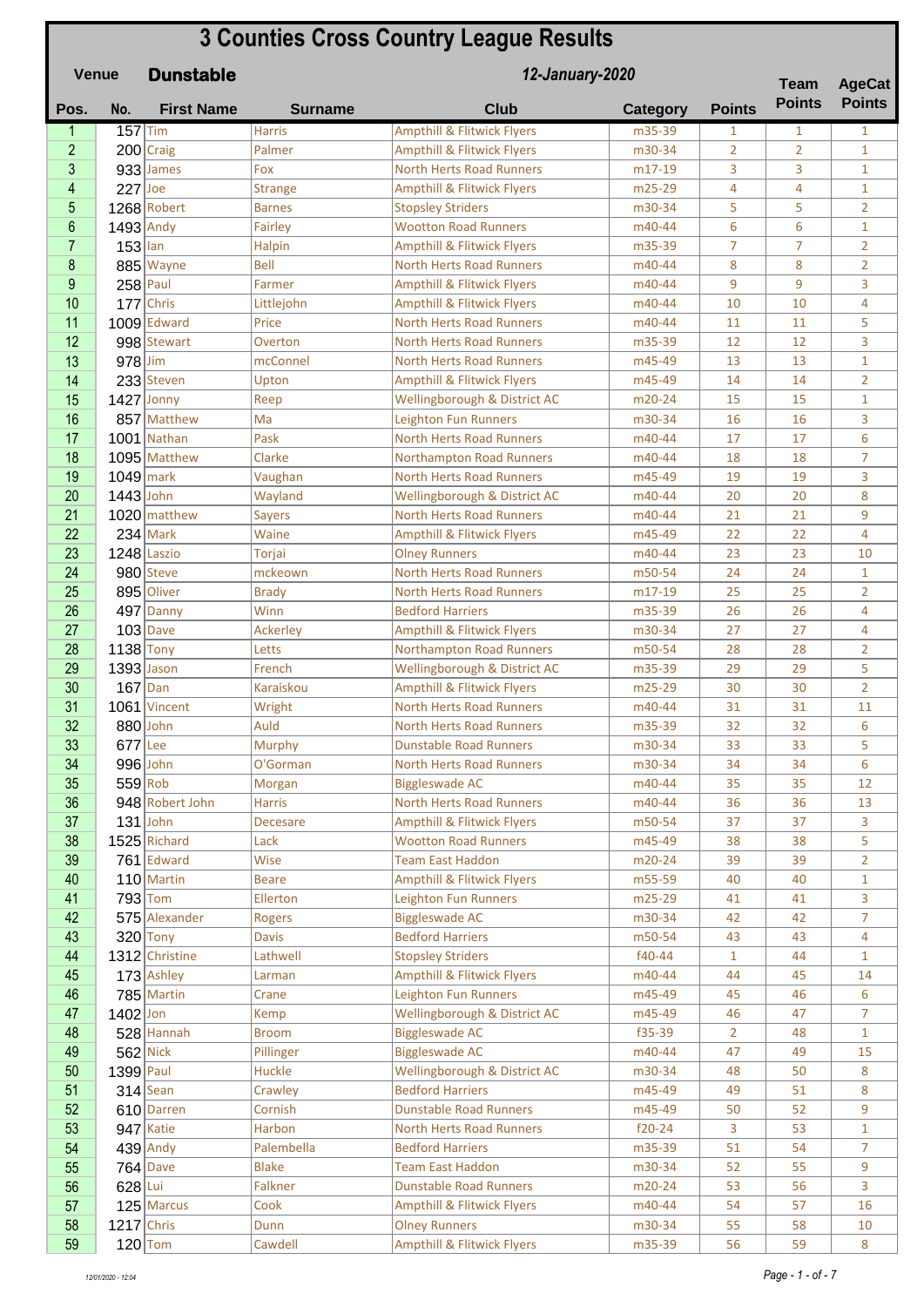|            | <b>3 Counties Cross Country League Results</b><br>12-January-2020<br><b>Venue</b><br><b>Dunstable</b> |                             |                              |                                                                        |                  |                |               | <b>AgeCat</b>      |
|------------|-------------------------------------------------------------------------------------------------------|-----------------------------|------------------------------|------------------------------------------------------------------------|------------------|----------------|---------------|--------------------|
| Pos.       | No.                                                                                                   | <b>First Name</b>           | <b>Surname</b>               | <b>Club</b>                                                            | <b>Category</b>  | <b>Points</b>  | <b>Points</b> | <b>Points</b>      |
| 60         |                                                                                                       | $114$ Andy                  | <b>Bierton</b>               | <b>Ampthill &amp; Flitwick Flyers</b>                                  | m45-49           | 57             | 60            | 10                 |
| 61         |                                                                                                       | 756 Stuart                  | Wheeldon                     | <b>Team East Haddon</b>                                                | m45-49           | 58             | 61            | 11                 |
| 62         |                                                                                                       | $228$ Barry                 | <b>Stratford</b>             | <b>Ampthill &amp; Flitwick Flyers</b>                                  | m35-39           | 59             | 62            | 9                  |
| 63         |                                                                                                       | $733$ Andy                  | Green                        | <b>Team East Haddon</b>                                                | m55-59           | 60             | 63            | $\overline{2}$     |
| 64         |                                                                                                       | $1389$ Peter                | Cowler                       | Wellingborough & District AC                                           | m40-44           | 61             | 64            | 17                 |
| 65         |                                                                                                       | 735 Adrian                  | Homer                        | <b>Team East Haddon</b>                                                | m45-49           | 62             | 65            | 12                 |
| 66         |                                                                                                       | $671$ Liam                  | <b>McNabola</b>              | <b>Dunstable Road Runners</b>                                          | m30-34           | 63             | 66            | 11                 |
| 67         | $1387$ Craig                                                                                          |                             | <b>Clements</b>              | Wellingborough & District AC                                           | m35-39           | 64             | 67            | 10                 |
| 68         |                                                                                                       | 962 James                   | Keogh                        | <b>North Herts Road Runners</b>                                        | m40-44           | 65             | 68            | 18                 |
| 69         | $776$ lan                                                                                             |                             | <b>Bisby</b>                 | <b>Leighton Fun Runners</b>                                            | m45-49           | 66             | 69            | 13                 |
| 70         | 358 Gill                                                                                              |                             | Fullen                       | <b>Bedford Harriers</b>                                                | f55-59           | $\overline{4}$ | 70            | $\mathbf{1}$       |
| 71         | $804$ Dan                                                                                             |                             | Green                        | <b>Leighton Fun Runners</b>                                            | m45-49           | 67             | 71            | 14                 |
| 72         |                                                                                                       | 762 Oliver                  | <b>Munns</b>                 | <b>Team East Haddon</b>                                                | m20-24           | 68             | 72            | 4                  |
| 73         |                                                                                                       | 537 Marcus                  | Davey                        | <b>Biggleswade AC</b>                                                  | m45-49           | 69             | 73            | 15                 |
| 74         | $248$ Will                                                                                            |                             | Willmott                     | <b>Ampthill &amp; Flitwick Flyers</b>                                  | m40-44           | 70             | 74            | 19                 |
| 75         |                                                                                                       | $783$ Tom                   | <b>Clark</b>                 | <b>Leighton Fun Runners</b>                                            | m25-29           | 71             | 75            | 4                  |
| 76         |                                                                                                       | $550$ Nick                  | Haworth                      | <b>Biggleswade AC</b>                                                  | m40-44           | 72             | 76            | 20                 |
| 77         |                                                                                                       | $158$ Callum                | <b>Harrison</b>              | <b>Ampthill &amp; Flitwick Flyers</b>                                  | m25-29           | 73             | 77            | 5                  |
| 78         |                                                                                                       | 467 Kevin                   | Shelton-Smith                | <b>Bedford Harriers</b>                                                | m55-59           | 74             | 78            | 3                  |
| 79         | $920$ lan                                                                                             |                             | <b>Datlen</b>                | <b>North Herts Road Runners</b>                                        | m45-49           | 75             | 79            | 16                 |
| 80         | 1400 lan                                                                                              |                             | Jones                        | Wellingborough & District AC                                           | m35-39           | 76             | 80            | 11                 |
| 81         |                                                                                                       | $195$ Gavin                 | Nicholson                    | <b>Ampthill &amp; Flitwick Flyers</b>                                  | m40-44           | 77             | 81            | 21                 |
| 82         |                                                                                                       | $760$ Gary                  | <b>Burton</b>                | <b>Team East Haddon</b>                                                | m35-39           | 78             | 82            | 12                 |
| 83         |                                                                                                       | 1615 Brendan                | Moen                         | Rugby & Northampton AC                                                 | m50-54           | 79             | 83            | 5                  |
| 84         |                                                                                                       | 1056 David                  | Weston                       | <b>North Herts Road Runners</b>                                        | m35-39           | 80             | 84            | 13                 |
| 85         | 1554 Phil                                                                                             |                             | Wood                         | <b>Wootton Road Runners</b>                                            | m40-44           | 81             | 85            | 22                 |
| 86         |                                                                                                       | $155$ James                 | Handley                      | <b>Ampthill &amp; Flitwick Flyers</b>                                  | m40-44           | 82             | 86            | 23                 |
| 87         |                                                                                                       | $352$ Simon                 | Foster                       | <b>Bedford Harriers</b>                                                | m45-49           | 83             | 87            | 17                 |
| 88         |                                                                                                       | $759$ Adam                  | Wright                       | <b>Team East Haddon</b>                                                | m40-44           | 84             | 88            | 24                 |
| 89         | 1299 Gez                                                                                              |                             | Fallon                       | <b>Stopsley Striders</b>                                               | m45-49           | 85             | 89            | 18                 |
| 90         | 1431 Ben                                                                                              |                             | Shirley                      | Wellingborough & District AC                                           | m40-44           | 86             | 90            | 25                 |
| 91         | $1374$ Kelly                                                                                          |                             | Barnett                      | Wellingborough & District AC                                           | f25-29           | 5              | 91            | 1                  |
| 92         | $1404$ Ady                                                                                            |                             | <b>King</b>                  | Wellingborough & District AC                                           | m50-54           | 87             | 92            | 6                  |
| 93         |                                                                                                       | $842$ Chris                 | Stenner                      | <b>Leighton Fun Runners</b>                                            | m50-54           | 88             | 93            | $\overline{7}$     |
| 94         |                                                                                                       | 1208 Simon                  | Cook                         | <b>Olney Runners</b>                                                   | m45-49           | 89             | 94            | 19                 |
| 95         | $259$ Jim                                                                                             |                             | <b>Hurford</b>               | <b>Ampthill &amp; Flitwick Flyers</b>                                  | m35-39           | 90             | 95            | 14                 |
| 96         | 1204 Phil                                                                                             |                             | Catchside                    | <b>Olney Runners</b>                                                   | m45-49           | 91             | 96            | 20                 |
| 97         | $1235$ Dean                                                                                           |                             | Sartin                       | <b>Olney Runners</b>                                                   | m40-44           | 92             | 97            | 26                 |
| 98         |                                                                                                       | 134 Andrew                  | <b>Dodds</b>                 | <b>Ampthill &amp; Flitwick Flyers</b>                                  | m30-34           | 93             | 98            | 12                 |
| 99         |                                                                                                       | 1298 Martin                 | Fallon                       | <b>Stopsley Striders</b>                                               | m50-54           | 94             | 99            | 8                  |
| 100        |                                                                                                       | 543 Natalie                 | Garner                       | <b>Biggleswade AC</b>                                                  | f25-29           | 6              | 100           | $\overline{2}$     |
| 101<br>102 |                                                                                                       | 809 Andrew                  | Heale                        | Leighton Fun Runners<br><b>Wootton Road Runners</b>                    | m50-54           | 95<br>96       | 101           | 9<br>4             |
|            |                                                                                                       | 1558 Anthony                | <b>Baross</b>                |                                                                        | m55-59           |                | 102           |                    |
| 103        |                                                                                                       | 520 Charlie                 | Arnold                       | <b>Biggleswade AC</b><br><b>North Herts Road Runners</b>               | m60-64<br>f45-49 | 97             | 103           | $\mathbf{1}$       |
| 104        |                                                                                                       | $979$ Astrid<br>$668$ Cahal | mckeown<br><b>McConville</b> | <b>Dunstable Road Runners</b>                                          |                  | 7              | 104           | $\mathbf{1}$       |
| 105        |                                                                                                       |                             |                              |                                                                        | m50-54           | 98             | 105           | 10                 |
| 106        |                                                                                                       | 1123 Robert                 | Hemingway                    | <b>Northampton Road Runners</b>                                        | m35-39           | 99             | 106           | 15                 |
| 107<br>108 |                                                                                                       | $160$ Ross<br>$678$ John    | <b>Henson</b><br>Murphy      | <b>Ampthill &amp; Flitwick Flyers</b><br><b>Dunstable Road Runners</b> | m40-44<br>m50-54 | 100<br>101     | 107<br>108    | 27<br>11           |
|            |                                                                                                       |                             |                              |                                                                        |                  |                |               |                    |
| 109<br>110 | $1621$ John                                                                                           | $726$ Peter                 | Chandley<br>Saw              | <b>Team East Haddon</b>                                                | m50-54           | 102            | 109           | 12                 |
|            |                                                                                                       | 747 Lindsay                 | Scott                        | Rugby & Northampton AC<br><b>Team East Haddon</b>                      | m40-44<br>f30-34 | 103<br>8       | 110<br>111    | 28<br>$\mathbf{1}$ |
| 111<br>112 | $1117$ John                                                                                           |                             |                              |                                                                        | m40-44           |                |               | 29                 |
| 113        |                                                                                                       | 558 Natalie                 | Gibbins                      | <b>Northampton Road Runners</b>                                        | $f40-44$         | 104<br>9       | 112           | $\overline{2}$     |
| 114        |                                                                                                       | $290$ Shaun                 | Morgan<br><b>Busby</b>       | <b>Biggleswade AC</b><br><b>Bedford Harriers</b>                       | m30-34           | 105            | 113<br>114    | 13                 |
| 115        |                                                                                                       | $693$ Scott                 | Riddell                      | <b>Dunstable Road Runners</b>                                          | m35-39           | 106            | 115           | 16                 |
| 116        |                                                                                                       | $1533$ Richard              | Moore                        | <b>Wootton Road Runners</b>                                            | m55-59           | 107            | 116           | 5                  |
| 117        |                                                                                                       | $411$ Jason                 | Lake                         | <b>Bedford Harriers</b>                                                | m50-54           | 108            | 117           | 13                 |
| 118        | $1412$ Neil                                                                                           |                             | McDonald                     | Wellingborough & District AC                                           | m55-59           | 109            | 118           | 6                  |
|            |                                                                                                       |                             |                              |                                                                        |                  |                |               |                    |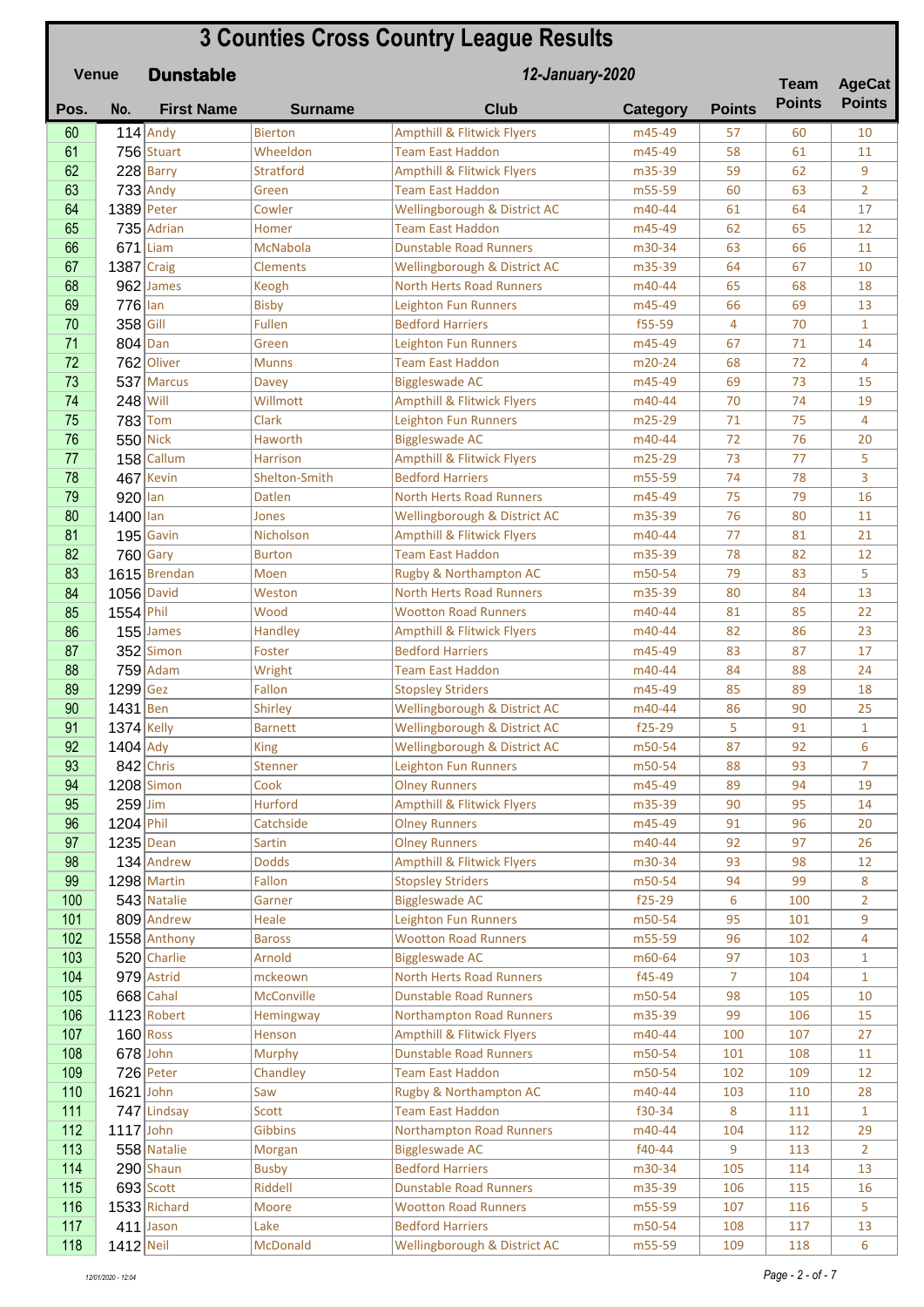| <b>3 Counties Cross Country League Results</b><br>12-January-2020<br><b>Dunstable</b><br><b>Venue</b><br><b>Team</b> |             |                   |                     |                                                                   |                  |               |               | <b>AgeCat</b>        |
|----------------------------------------------------------------------------------------------------------------------|-------------|-------------------|---------------------|-------------------------------------------------------------------|------------------|---------------|---------------|----------------------|
| Pos.                                                                                                                 | No.         | <b>First Name</b> | <b>Surname</b>      | <b>Club</b>                                                       | <b>Category</b>  | <b>Points</b> | <b>Points</b> | <b>Points</b>        |
| 119                                                                                                                  | $1272$ Pat  |                   | <b>Blessing</b>     | <b>Stopsley Striders</b>                                          | m55-59           | 110           | 119           | $\overline{7}$       |
| 120                                                                                                                  | 1285 lan    |                   | Curry               | <b>Stopsley Striders</b>                                          | m40-44           | 111           | 120           | 30                   |
| 121                                                                                                                  | $742$ Olly  |                   | Pearson             | <b>Team East Haddon</b>                                           | m35-39           | 112           | 121           | 17                   |
| 122                                                                                                                  | 1433 Lisa   |                   | Smith               | Wellingborough & District AC                                      | f35-39           | 10            | 122           | $\overline{2}$       |
| 123                                                                                                                  |             | 1288 Philip       | <b>Davies</b>       | <b>Stopsley Striders</b>                                          | m25-29           | 113           | 123           | 6                    |
| 124                                                                                                                  |             | $782$ Mike        | Clark               | <b>Leighton Fun Runners</b>                                       | m60-64           | 114           | 124           | $\overline{2}$       |
| 125                                                                                                                  |             | $1512$ Graham     | <b>Hollowell</b>    | <b>Wootton Road Runners</b>                                       | m50-54           | 115           | 125           | 14                   |
| 126                                                                                                                  | $1214$ lain |                   | Dickinson           | <b>Olney Runners</b>                                              | m45-49           | 116           | 126           | 21                   |
| 127                                                                                                                  |             | 802 Matthew       | Gilbert             | <b>Leighton Fun Runners</b>                                       | m40-44           | 117           | 127           | 31                   |
| 128                                                                                                                  |             | $217$ Sunil       | Sharma              | <b>Ampthill &amp; Flitwick Flyers</b>                             | m40-44           | 118           | 128           | 32                   |
| 129                                                                                                                  | $242$ Abi   |                   | <b>Wells-Day</b>    | <b>Ampthill &amp; Flitwick Flyers</b>                             | $f20-24$         | 11            | 129           | $\overline{2}$       |
| 130                                                                                                                  |             | $407$ Sally       | Knight              | <b>Bedford Harriers</b>                                           | f45-49           | 12            | 130           | $\overline{2}$       |
| 131                                                                                                                  |             | 1417 Martin       | Newton              | Wellingborough & District AC                                      | m40-44           | 119           | 131           | 33                   |
| 132                                                                                                                  |             | $354$ David       | Frampton            | <b>Bedford Harriers</b>                                           | m60-64           | 120           | 132           | 3                    |
| 133                                                                                                                  |             | 182 Philip        | Mead                | <b>Ampthill &amp; Flitwick Flyers</b>                             | m30-34           | 121           | 133           | 14                   |
| 134                                                                                                                  | $1613$ Alex |                   | <b>McMurtrie</b>    | Rugby & Northampton AC                                            | m50-54           | 122           | 134           | 15                   |
| 135                                                                                                                  |             | $609$ Mark        | Cornell             | <b>Dunstable Road Runners</b>                                     | m55-59           | 123           | 135           | 8                    |
| 136                                                                                                                  | $1333$ Tom  | 1375 Katherine    | Rankin              | <b>Stopsley Striders</b>                                          | m20-24           | 124           | 136           | 5                    |
| 137<br>138                                                                                                           | 1416 Mark   |                   | <b>Baxter-Smith</b> | Wellingborough & District AC                                      | f30-34<br>m50-54 | 13<br>125     | 137<br>138    | $\overline{2}$<br>16 |
| 139                                                                                                                  |             | 806 Kevin         | Moriarty<br>Hare    | Wellingborough & District AC<br><b>Leighton Fun Runners</b>       | m45-49           | 126           | 139           | 22                   |
| 140                                                                                                                  |             | $381$ Dave        | Holt                | <b>Bedford Harriers</b>                                           | m60-64           | 127           | 140           | 4                    |
| 141                                                                                                                  |             | 827 Graeme        | Meichtry            | <b>Leighton Fun Runners</b>                                       | m40-44           | 128           | 141           | 34                   |
| 142                                                                                                                  |             | $1309$ Danny      | <b>Kelly</b>        | <b>Stopsley Striders</b>                                          | m55-59           | 129           | 142           | 9                    |
| 143                                                                                                                  |             | 870 Paula         | <b>Adams</b>        | <b>North Herts Road Runners</b>                                   | f50-54           | 14            | 143           | $\mathbf{1}$         |
| 144                                                                                                                  | $750$ Liv   |                   | Thompson            | <b>Team East Haddon</b>                                           | f35-39           | 15            | 144           | 3                    |
| 145                                                                                                                  |             | $551$ Giles       | Hawthorne           | <b>Biggleswade AC</b>                                             | m45-49           | 130           | 145           | 23                   |
| 146                                                                                                                  |             | $152$ Graham      | Haigh               | <b>Ampthill &amp; Flitwick Flyers</b>                             | m40-44           | 131           | 146           | 35                   |
| 147                                                                                                                  | $104$ Jess  |                   | Anstee              | <b>Ampthill &amp; Flitwick Flyers</b>                             | f35-39           | 16            | 147           | 4                    |
| 148                                                                                                                  |             | $686$ Emily       | Prejac              | <b>Dunstable Road Runners</b>                                     | f35-39           | 17            | 148           | 5                    |
| 149                                                                                                                  | $1240$ Rob  |                   | White               | <b>Olney Runners</b>                                              | m45-49           | 132           | 149           | 24                   |
| 150                                                                                                                  |             | 206 Stuart        | Price               | <b>Ampthill &amp; Flitwick Flyers</b>                             | m40-44           | 133           | 150           | 36                   |
| 151                                                                                                                  |             | 397 Oliver        | Jones               | <b>Bedford Harriers</b>                                           | m40-44           | 134           | 151           | 37                   |
| 152                                                                                                                  |             | $1380$ Mark       | <b>Bonham</b>       | Wellingborough & District AC                                      | m50-54           | 135           | 152           | 17                   |
| 153                                                                                                                  |             | $408$ Stuart      | Knight              | <b>Bedford Harriers</b>                                           | m50-54           | 136           | 153           | 18                   |
| 154                                                                                                                  | 1070 lan    |                   | <b>Harvey</b>       | <b>North Herts Road Runners</b>                                   | m35-39           | 137           | 154           | 18                   |
| 155                                                                                                                  |             | $291$ Gary        | <b>Butler</b>       | <b>Bedford Harriers</b>                                           | m50-54           | 138           | 155           | 19                   |
| 156                                                                                                                  |             | $1159$ Andrew     | Rosewell            | <b>Northampton Road Runners</b>                                   | m30-34           | 139           | 156           | 15                   |
| 157                                                                                                                  |             | $792$ Steve       | Ellerton            | <b>Leighton Fun Runners</b>                                       | m55-59           | 140           | 157           | 10                   |
| 158                                                                                                                  |             | 719 Wesley        | Thorne              | <b>Dunstable Road Runners</b>                                     | m40-44           | 141           | 158           | 38                   |
| 159                                                                                                                  |             | $1403$ Louise     | Kemp                | Wellingborough & District AC                                      | f40-44           | 18            | 159           | 3                    |
| 160<br>161                                                                                                           | $102$ Jo    | $1062$ Edwin      | Smith<br>Aatkar     | North Herts Road Runners<br><b>Ampthill &amp; Flitwick Flyers</b> | m30-34<br>f50-54 | 142<br>19     | 160<br>161    | 16<br>$\overline{2}$ |
| 162                                                                                                                  |             | $893$ Rhia        | <b>Botha</b>        | North Herts Road Runners                                          | f30-34           | 20            | 162           | 3                    |
| 163                                                                                                                  | $1570$ Matt |                   | Lever               | <b>Wootton Road Runners</b>                                       | m40-44           | 143           | 163           | 39                   |
| 164                                                                                                                  | $1282$ John |                   | Chapman             | <b>Stopsley Striders</b>                                          | m60-64           | 144           | 164           | 5                    |
| 165                                                                                                                  |             | $810$ Paul        | House               | <b>Leighton Fun Runners</b>                                       | m35-39           | 145           | 165           | 19                   |
| 166                                                                                                                  |             | $715$ Frances     | Wynn                | <b>Dunstable Road Runners</b>                                     | f35-39           | 21            | 166           | 6                    |
| 167                                                                                                                  |             | $1321$ Shaun      | <b>Mutter</b>       | <b>Stopsley Striders</b>                                          | m30-34           | 146           | 167           | 17                   |
| 168                                                                                                                  |             | $1133$ Mark       | Kennedy             | Northampton Road Runners                                          | m45-49           | 147           | 168           | 25                   |
| 169                                                                                                                  | $1337$ Andy |                   | Read                | <b>Stopsley Striders</b>                                          | m65-69           | 148           | 169           | $\mathbf{1}$         |
| 170                                                                                                                  |             | $853$ Rosie       | <b>Booth</b>        | Leighton Fun Runners                                              | f40-44           | 22            | 170           | $\overline{4}$       |
| 171                                                                                                                  | $778$ Jim   |                   | <b>Buttleman</b>    | Leighton Fun Runners                                              | m55-59           | 149           | 171           | 11                   |
| 172                                                                                                                  |             | 1436 Oliver       | <b>Towell</b>       | Wellingborough & District AC                                      | m35-39           | 150           | 172           | 20                   |
| 173                                                                                                                  |             | $1271$ Ahmed      | <b>Berrah</b>       | <b>Stopsley Striders</b>                                          | m35-39           | 151           | 173           | 21                   |
| 174                                                                                                                  |             | $461$ Claire      | Rulton              | <b>Bedford Harriers</b>                                           | f40-44           | 23            | 174           | 5                    |
| 175                                                                                                                  |             | 1324 Charles      | <b>Nelis</b>        | <b>Stopsley Striders</b>                                          | m50-54           | 152           | 175           | 20                   |
| 176                                                                                                                  | 1495 Kairit |                   | Fitzgerald          | <b>Wootton Road Runners</b>                                       | f35-39           | 24            | 176           | $\overline{7}$       |
| 177                                                                                                                  |             | 118 Warwick       | <b>Browning</b>     | <b>Ampthill &amp; Flitwick Flyers</b>                             | m60-64           | 153           | 177           | 6                    |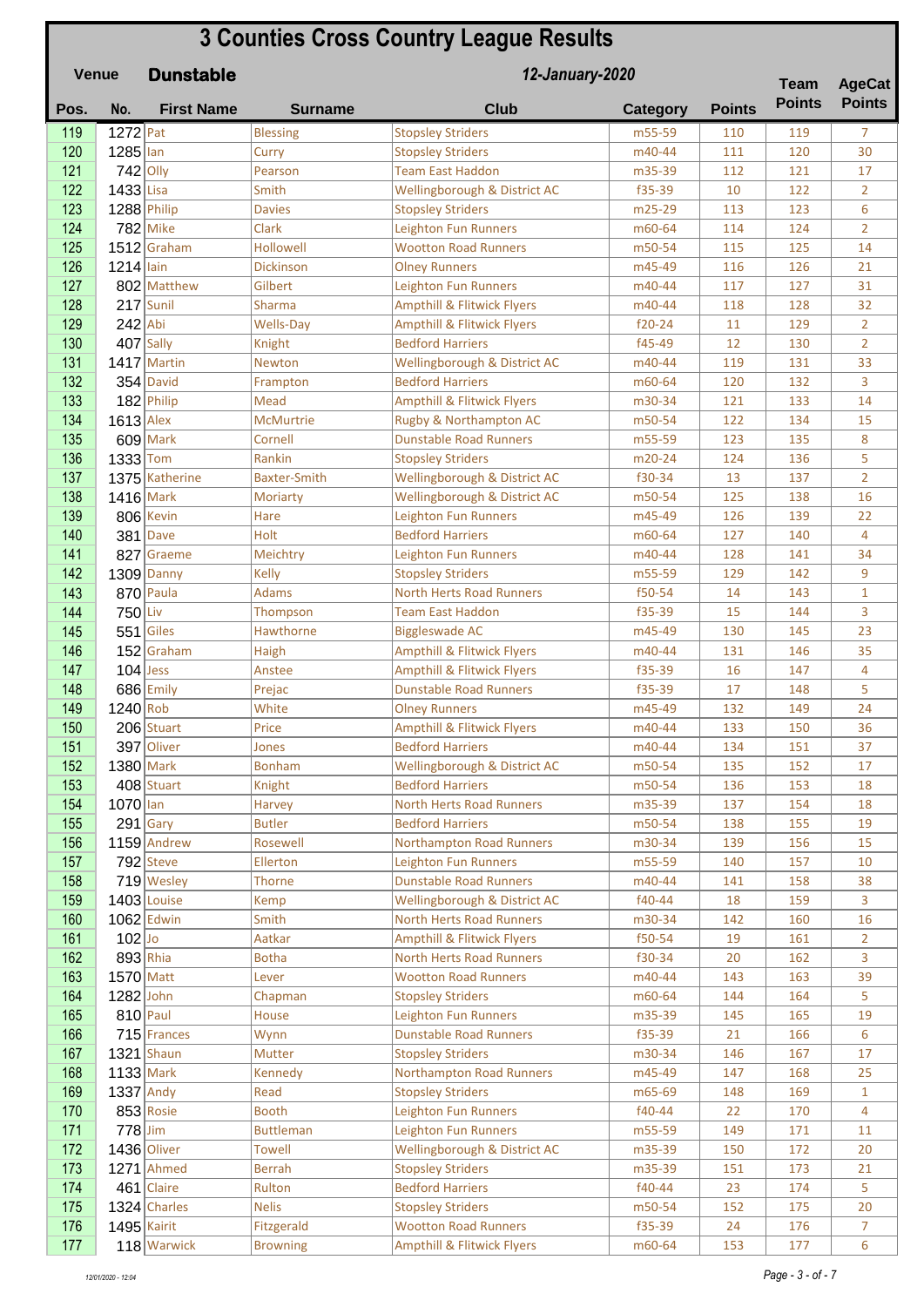## **Pos. No. First Name Surname Club Category Points Dunstable 3 Counties Cross Country League Results Venue Team Points 12-January-2020 Team AgeCat Points** 178 1241 Duncan Winner Molney Runners Manuel Manager 154 178 178 140 179 294 Sally Cartwright Bedford Harriers **f50-54** 25 179 3 180 1478 Louise Birkett-swan Wootton Road Runners 145-49 26 180 3 181 1215 Stephen Dicks | Olney Runners | m45-49 | 155 | 181 | 26 182 1246 Felicity Lawless **Olney Runners** 1835-39 27 182 8 183 276 Tony Barnes Bedford Harriers 183 5-59 156 183 12 184 1438 Mark Viccars Wellingborough & District AC m55-59 157 184 13 185 812 Zoe Illingworth Leighton Fun Runners 185-49 28 185 4 186 1278 Peter Brown Stopsley Striders m35-39 158 186 22 187 572 Fiona Wynde Biggleswade AC f45-49 29 187 5 188 128 Paul Court Ampthill & Flitwick Flyers 185-49 159 188 27 189 1569 Laura Lever Nootton Road Runners | f30-34 | 30 | 189 | 4 190 189 Michelle Morris Ampthill & Flitwick Flyers 155-39 31 190 9 191 106 Andy Atherton Ampthill & Flitwick Flyers m55-59 160 191 14 192 337 Frank | Esaw Bedford Harriers | m70-74 | 161 | 192 | 1 193 897 Steve Brenton North Herts Road Runners – m35-39 162 193 23 194 1415 Emma Moore Wellingborough & District AC f35-39 32 194 10 195 617 Matt Deller Dunstable Road Runners 195 m40-44 163 195 41 196 1514 Frances Hooper Wootton Road Runners | f40-44 | 33 | 196 | 6 197 553 Richard Hill Biggleswade AC 197 553 Richard Hill Biggleswade AC 197 810 164 197 21 198 1234 Lisa Russell Olney Runners 15-49 134 198 6 199 1225 Mary Jones Diney Runners 199 135 199 7  $200$  1209 Justin Crook  $\vert$  Olney Runners  $\vert$  m40-44 165 200 42 201 1499 Niall Mardiner Nootton Road Runners March 166 201 43 202 695 Becks Sharpe Dunstable Road Runners 1 50-34 36 202 5 203 216 Dean Shanley Ampthill & Flitwick Flyers m45-49 167 203 28  $204$  1218 Matthew Fox Diney Runners – m50-54 168 204 22 205 414 Richard Lawson Bedford Harriers 1988 m50-54 169 205 23 206 1419 Sarah Nixon Wellingborough & District AC f45-49 37 206 8  $207$  1308 Paul Keech Stopsley Striders m60-64 170 207 7  $208$  484 Bev Tredget Bedford Harriers f55-59 38 208 2 209 1561 Graham Tee Wootton Road Runners 1955-59 171 209 15 210 823 Emily McClelland Leighton Fun Runners f30-34 39 210 6 211 833 Gavin Prechner Leighton Fun Runners 1983-39 172 211 24 212 255 Amy Hayes Ampthill & Flitwick Flyers 130-34 40 212 7 213 1041 Caroline Thrussell North Herts Road Runners F55-59 41 213 3 **214** 295 Russell Cartwright Bedford Harriers 16 m55-59 173 214 16 215 707 Teresa Warren Dunstable Road Runners f50-54 42 215 4 216 1237 David Shakespeare Olney Runners m50-54 174 216 24 217 145 Caroline Gilby Ampthill & Flitwick Flyers | 55-59 43 217 44 218 1088 Dave Blackburn Northampton Road Runners 160-64 175 218 8 219 549 Neil Harvey Biggleswade AC m55-59 176 219 17 220 1228 Sarah McAuliffe Olney Runners 130-34 44 220 8  $221$  403 Viv Kilgour Bedford Harriers f55-59 45 221 5 222 115 Mark Billington Ampthill & Flitwick Flyers m55-59 177 222 18 223 1067 Matt Roberts North Herts Road Runners 1980-44 178 223 44 224 808 Sam Heady Leighton Fun Runners 155-39 46 224 11 225 105 Caroline Armstrong Ampthill & Flitwick Flyers F45-49 47 225 9 226 1227 Roger Mann Mann Olney Runners 1986 1227 | 226 | 9 227 995 Lucy O'Connor North Herts Road Runners | f55-59 | 48 | 227 | 6  $228$  441 Justin Parker Bedford Harriers 1980 180 228 45 229 940 Kat(herine) Gourd North Herts Road Runners 1 630-34 49 229 9  $230$  505 Sarah Janes Bedford Harriers 155-39 50 230 12 231 1428 Marc Sanderson Wellingborough & District AC m40-44 181 231 46 **232** 470 Ronnie Singleton-Lawley Bedford Harriers **f** f55-59 51 232 7 233 1386 Mark Cheadle Wellingborough & District AC m40-44 182 233 47  $234$   $299$  Lisa Chappel Bedford Harriers f50-54 52 234 5 235 180 Megan McCreadie | Ampthill & Flitwick Flyers | f25-29 | 53 | 235 | 3 236 123 Dave Coker Ampthill & Flitwick Flyers m55-59 183 236 19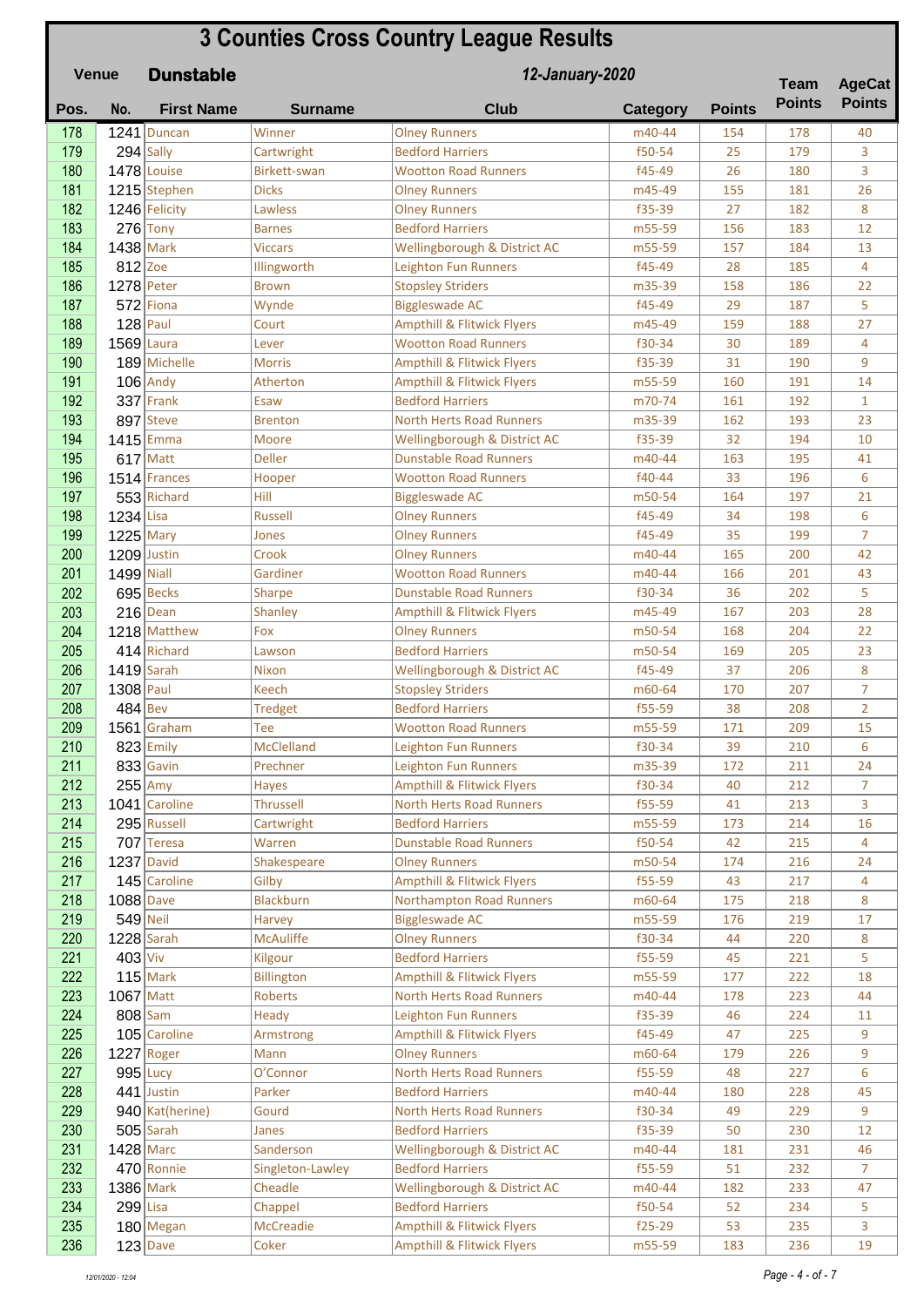## **Pos. No. First Name Surname Club Category Points Dunstable 3 Counties Cross Country League Results Venue Team Points 12-January-2020 Team AgeCat Points** 237 944 Jo Harbon North Herts Road Runners f55-59 54 237 8 238 665 Steven Mcallister Dunstable Road Runners 1 m35-39 184 238 25 239 211 Katie Ruditis Ampthill & Flitwick Flyers Fits Fiss-39 1 239 13 240 850 Glenn Watson Leighton Fun Runners 1955-59 185 240 20 241 1392 Helen Etherington Wellingborough & District AC f35-39 56 241 14 242 1055 Richard Webber North Herts Road Runners m50-54 186 242 25 243 1058 Adam 1058 Wilson North Herts Road Runners 1988 187 187 243 29 244 264 Terry McHugh Ampthill & Flitwick Flyers m60-64 188 244 10 245 1540 Steve Smith Wootton Road Runners 1665-69 189 245 245  $246$  457 Andrew Robertson Bedford Harriers – 10 m60-64 190 246 11 247 1592 Angela Copson Rugby & Northampton AC f70-74 57 247 1 248 601 Katy 15 Ludwell **Dunstable Road Runners** 153-39 158 248 15 249 1243 Donna Evans Olney Runners f40-44 59 249 7 250 854 Doubeck Levick Leighton Fun Runners 140-44 60 250 8 251 1035 Jo Summers North Herts Road Runners | 50-54 61 251 6 252 1498 Robin Frost Wootton Road Runners 1950-54 191 252 26  $253$  1265 Karen Ashby Stopsley Striders f60-64 62 253 1 254 1305 Peta Hendry Stopsley Striders f50-54 63 254 7 255 1152 Elaine Palmer Northampton Road Runners | f50-54 | 64 | 255 | 8  $256$  483 Mark Tinkler Bedford Harriers – m60-64 192 256 12 257 494 Carla Whitmore Bedford Harriers f25-29 65 257 4 258 1492 Emma Baton Nootton Road Runners 155-39 66 258 16  $259$  416 Laurene Lee Bedford Harriers F40-44 67 259 9 260 1562 Kay Duffy Wootton Road Runners f40-44 68 260 10  $261$  396 Kirsty Jones Bedford Harriers 140-44 69 261 11 262 1122 Alan Hall Northampton Road Runners m60-64 193 262 13 263 122 Colin Clennett Ampthill & Flitwick Flyers m55-59 194 263 21 264 687 Clifford Punter Dunstable Road Runners m55-59 195 264 22 265 272 Claire Adamson Bedford Harriers 10 10 10 10 10 265 10  $266$  392 Tony Jones Bedford Harriers 1955-59 196 266 23 267 1448 Amy Kelly Wellingborough & District AC f30-34 71 267 11 268 1236 Helen Sartin Sartin Olney Runners 1994 15-49 72 268 10 269 261 Fraser Geddes Ampthill & Flitwick Flyers m35-39 197 269 26 270 1446 Jessica Mynn-Werninck Wellingborough & District AC f35-39 73 270 17  $271$  456 Karen Robertson Bedford Harriers f55-59 74 271 9 272 539 Jennie Day Biggleswade AC f50-54 75 272 9 **273 462** Anna Rust Bedford Harriers **f25-29** 76 273 5 274 1484 Andrea Collingwood Wootton Road Runners 140-44 77 274 12 2<mark>75 545</mark> Stuart Goodwin Biggleswade AC 198 m40-44 198 275 48 276 1169 Roger Taylor Northampton Road Runners m50-54 199 276 27 277 1522 Dave Jones Wootton Road Runners – m45-49 200 277 30  $278$  338 Chris Fadden Bedford Harriers 1985-59 201 278 24  $279$  387 Jackie Irvine Bedford Harriers Fatal 11 and  $279$  78 279 11 280 360 Stephen Gale Bedford Harriers m55-59 202 280 25 281 680 Tracey Palmer Dunstable Road Runners F45-49 79 281 12 282 836 Tam Quinn Leighton Fun Runners m55-59 203 282 26 **283** 367 Dave Girling Bedford Harriers 1970-74 204 283 2 284 126 Rob Cook Ampthill & Flitwick Flyers m60-64 205 284 14  $285$  437 Peter Pack Bedford Harriers 1985 805-59 206 285 27  $286$  388 Louisa Jackson Bedford Harriers F40-44 80 286 13 287 517 Phil Supple Bedford Harriers 1998 817 927 287 31 **288 814** Matthew Kelly Leighton Fun Runners 1985-64 208 288 28 **289 1050** Sue Vaughan North Herts Road Runners | f50-54 81 289 10 200 859 Roy Bird Leighton Fun Runners 1995 - 1996 290 290 290 291 200 291 200 291 200 291 200 291 20 291 1164 Jo Smith Northampton Road Runners f55-59 82 291 10 202 752 Rob Watkinson Team East Haddon m55-59 210 292 28 293 1530 James Meade Wootton Road Runners – m45-49 211 293 32

294 1474 Rebecca Baker Wootton Road Runners 155-39 83 294 18 295 509 Colin Gill Gill Bedford Harriers 18 m30-34 212 295 18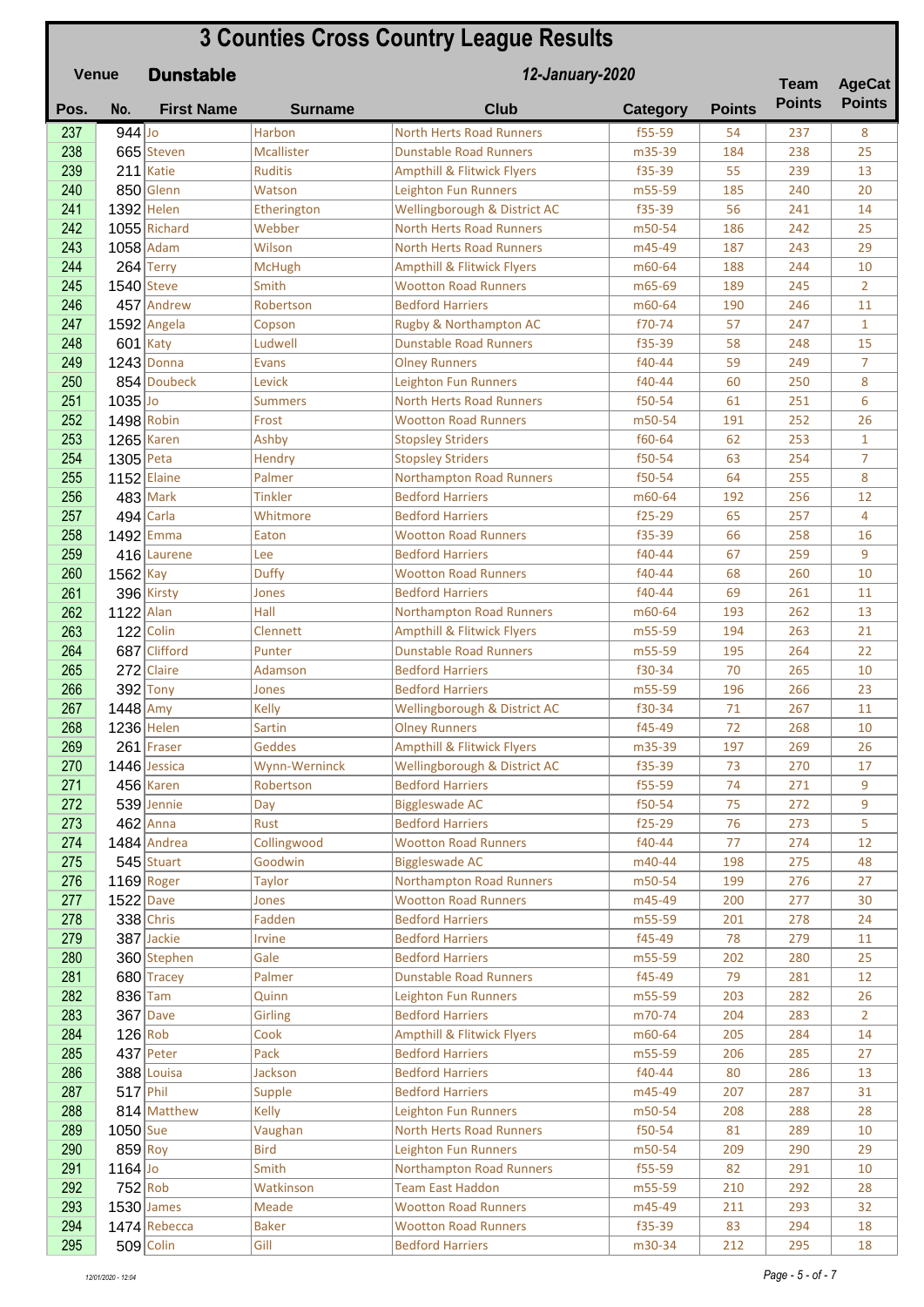| <b>3 Counties Cross Country League Results</b><br>12-January-2020<br><b>Venue</b><br><b>Dunstable</b> |              |                             |                        |                                                            |                      |               | <b>Team</b>   | <b>AgeCat</b>        |
|-------------------------------------------------------------------------------------------------------|--------------|-----------------------------|------------------------|------------------------------------------------------------|----------------------|---------------|---------------|----------------------|
| Pos.                                                                                                  | No.          | <b>First Name</b>           | <b>Surname</b>         | <b>Club</b>                                                | <b>Category</b>      | <b>Points</b> | <b>Points</b> | <b>Points</b>        |
| 296                                                                                                   |              | 363 Richard                 | Gallivan               | <b>Bedford Harriers</b>                                    | m60-64               | 213           | 296           | 15                   |
| 297                                                                                                   | 1354 Phil    |                             | Jeffrey                | <b>Stopsley Striders</b>                                   | m45-49               | 214           | 297           | 33                   |
| 298                                                                                                   |              | $342$ Peter                 | Fadden                 | <b>Bedford Harriers</b>                                    | m20-24               | 215           | 298           | 6                    |
| 299                                                                                                   |              | $1212$ Rachel               | <b>David</b>           | <b>Olney Runners</b>                                       | f55-59               | 84            | 299           | 11                   |
| 300                                                                                                   |              | 831 Stephen                 | Moore                  | <b>Leighton Fun Runners</b>                                | m55-59               | 216           | 300           | 29                   |
| 301                                                                                                   | $1292$ Ruth  |                             | Doyle                  | <b>Stopsley Striders</b>                                   | f50-54               | 85            | 301           | 11                   |
| 302                                                                                                   | $1518$ Jerry |                             | <b>Inniss</b>          | <b>Wootton Road Runners</b>                                | m55-59               | 217           | 302           | 30                   |
| 303                                                                                                   |              | 849 Patrick                 | Waring                 | Leighton Fun Runners                                       | m60-64               | 218           | 303           | 16                   |
| 304                                                                                                   |              | 774 Christine               | Ayres                  | <b>Leighton Fun Runners</b>                                | f65-69               | 86            | 304           | $\mathbf{1}$         |
| 305                                                                                                   |              | 1405 Jackie                 | <b>King</b>            | Wellingborough & District AC                               | f55-59               | 87            | 305           | 12                   |
| 306                                                                                                   |              | 1068 Caroline               | <b>Bernard</b>         | <b>North Herts Road Runners</b>                            | f35-39               | 88            | 306           | 19                   |
| 307                                                                                                   |              | 604 Nicola                  | Cassidy                | <b>Dunstable Road Runners</b>                              | f45-49               | 89            | 307           | 13                   |
| 308                                                                                                   | $654$ Tina   |                             | Keynon                 | <b>Dunstable Road Runners</b>                              | f55-59               | 90            | 308           | 13                   |
| 309                                                                                                   |              | 101 Paresh                  | Aatkar                 | <b>Ampthill &amp; Flitwick Flyers</b>                      | m50-54               | 219           | 309           | 30                   |
| 310                                                                                                   |              | 987 Geoff                   | murray-Rochard         | <b>North Herts Road Runners</b>                            | m60-64               | 220           | 310           | 17                   |
| 311                                                                                                   |              | $1151$ Rachel               | Palmer                 | <b>Northampton Road Runners</b>                            | $f25-29$             | 91            | 311           | 6                    |
| 312                                                                                                   |              | 1006 Andrew                 | Porter                 | <b>North Herts Road Runners</b>                            | m70-74               | 221           | 312           | 3                    |
| 313                                                                                                   |              | $557$ Maria                 | Merridan               | <b>Biggleswade AC</b>                                      | f45-49               | 92            | 313           | 14                   |
| 314                                                                                                   |              | $903$ Lorna                 | Chambers               | <b>North Herts Road Runners</b>                            | f55-59               | 93            | 314           | 14                   |
| 315                                                                                                   |              | $552$ Lynn                  | Hill                   | <b>Biggleswade AC</b>                                      | f50-54               | 94            | 315           | 12                   |
| 316                                                                                                   |              | $1011$ Carina               | Quayle                 | <b>North Herts Road Runners</b>                            | f60-64               | 95            | 316           | $\overline{2}$       |
| 317                                                                                                   |              | $779$ Adam                  | Carter                 | <b>Leighton Fun Runners</b>                                | m30-34               | 222           | 317           | 19                   |
| 318                                                                                                   |              | $882$ Brian                 | <b>Bailey</b>          | <b>North Herts Road Runners</b>                            | m70-74               | 223           | 318           | $\overline{4}$       |
| 319                                                                                                   |              | 889 Allison                 | <b>Blunt</b>           | <b>North Herts Road Runners</b><br><b>Bedford Harriers</b> | f50-54<br>f60-64     | 96<br>97      | 319<br>320    | 13<br>3              |
| 320<br>321                                                                                            |              | $404$ Jenny<br>796 Caroline | <b>King</b><br>Emerton | <b>Leighton Fun Runners</b>                                | f45-49               | 98            | 321           | 15                   |
| 322                                                                                                   |              | $493$ Helen                 | Whiting                | <b>Bedford Harriers</b>                                    | f30-34               | 99            | 322           | 12                   |
| 323                                                                                                   | 1548 Jo      |                             | Ward                   | <b>Wootton Road Runners</b>                                | f55-59               | 100           | 323           | 15                   |
| 324                                                                                                   |              | 313 Stephen                 | Crane                  | <b>Bedford Harriers</b>                                    | m60-64               | 224           | 324           | 18                   |
| 325                                                                                                   |              | $164$ Laura                 | Johnston               | <b>Ampthill &amp; Flitwick Flyers</b>                      | f50-54               | 101           | 325           | 14                   |
| 326                                                                                                   |              | 246 Nicola                  | <b>Wilkins</b>         | <b>Ampthill &amp; Flitwick Flyers</b>                      | f40-44               | 102           | 326           | 14                   |
| 327                                                                                                   |              | $816$ Clare                 | Kleanthous             | Leighton Fun Runners                                       | f55-59               | 103           | 327           | 16                   |
| 328                                                                                                   | $410$ Elsy   |                             | Lacy                   | <b>Bedford Harriers</b>                                    | f40-44               | 104           | 328           | 15                   |
| 329                                                                                                   |              | 1576 Lindsey                | Gardner                | <b>Wootton Road Runners</b>                                | f30-34               | 105           | 329           | 13                   |
| 330                                                                                                   |              | $222$ Dave                  | <b>Stanley</b>         | <b>Ampthill &amp; Flitwick Flyers</b>                      | m65-69               | 225           | 330           | 3                    |
| 331                                                                                                   |              | 432 Martine                 | Moon                   | <b>Bedford Harriers</b>                                    | f60-64               | 106           | 331           | 4                    |
| 332                                                                                                   |              | $393$ Noel                  | Jones                  | <b>Bedford Harriers</b>                                    | m55-59               | 226           | 332           | 31                   |
| 333                                                                                                   |              | 1266 Kulwinder              | Assra                  | <b>Stopsley Striders</b>                                   | f50-54               | 107           | 333           | 15                   |
| 334                                                                                                   |              | 799 Jennifer                | Garner                 | <b>Leighton Fun Runners</b>                                | f30-34               | 108           | 334           | 14                   |
| 335                                                                                                   |              | 797 Michelle                | <b>Evans-Riches</b>    | <b>Leighton Fun Runners</b>                                | f50-54               | 109           | 335           | 16                   |
| 336                                                                                                   | $1139$ Jo    |                             | Letts                  | <b>Northampton Road Runners</b>                            | f45-49               | 110           | 336           | 16                   |
| 337                                                                                                   |              | $1261$ Philip               | Abbitt                 | <b>Stopsley Striders</b>                                   | m65-69               | 227           | 337           | 4                    |
| 338                                                                                                   |              | $697$ Paul                  | <b>Stack</b>           | <b>Dunstable Road Runners</b>                              | m55-59               | 228           | 338           | 32                   |
| 339                                                                                                   | $451$ Sue    |                             | Pyecroft               | <b>Bedford Harriers</b>                                    | f45-49               | 111           | 339           | 17                   |
| 340                                                                                                   |              | $345$ Angie                 | Finch                  | <b>Bedford Harriers</b>                                    | f60-64               | 112           | 340           | 5                    |
| 341                                                                                                   |              | $359$ Sara                  | Gale                   | <b>Bedford Harriers</b>                                    | f55-59               | 113           | 341           | 17                   |
| 342                                                                                                   |              | 1188 Justin                 | Yorke                  | <b>Northampton Road Runners</b>                            | m50-54               | 229           | 342           | 31                   |
| 343                                                                                                   |              | $1082$ Dawn                 | <b>Bailham</b>         | <b>Northampton Road Runners</b>                            | f55-59               | 114           | 343           | 18                   |
| 344                                                                                                   |              | $183$ Emily                 | Mead                   | <b>Ampthill &amp; Flitwick Flyers</b>                      | f35-39               | 115           | 344           | 20                   |
| 345                                                                                                   |              | $1167$ Debra                | <b>Tame</b>            | <b>Northampton Road Runners</b>                            | f50-54               | 116           | 345           | 17                   |
| 346                                                                                                   |              | $564$ Gareth                | Saynor                 | <b>Biggleswade AC</b>                                      | m50-54               | 230           | 346           | 32                   |
| 347                                                                                                   |              | 1293 Bridget                | <b>Drimussis</b>       | <b>Stopsley Striders</b>                                   | f55-59               | 117           | 347           | 19                   |
| 348                                                                                                   |              | $593$ Claire                | <b>Belmar</b>          | <b>Dunstable Road Runners</b>                              | f40-44               | 118           | 348           | 16                   |
| 349                                                                                                   | $573$ Lisa   |                             | Yexley                 | <b>Biggleswade AC</b><br><b>Bedford Harriers</b>           | f35-39               | 119           | 349           | 21<br>$\overline{7}$ |
| 350<br>351                                                                                            |              | 347 Debi<br>$348$ Katie     | Fisher<br>Fletcher     | <b>Bedford Harriers</b>                                    | $f25-29$<br>$f25-29$ | 120<br>121    | 350<br>351    | 8                    |
| 352                                                                                                   |              | $566$ Julie                 | <b>Spavins</b>         | <b>Biggleswade AC</b>                                      | f50-54               | 122           | 352           | 18                   |
| 353                                                                                                   |              | $1476$ Gerald               | <b>Billis</b>          | <b>Wootton Road Runners</b>                                | m75-99               | 231           | 353           | $\mathbf{1}$         |
| 354                                                                                                   |              | 1289 Valerie                | Dawson                 | <b>Stopsley Striders</b>                                   | f55-59               | 123           | 354           | 20                   |
|                                                                                                       |              |                             |                        |                                                            |                      |               |               |                      |